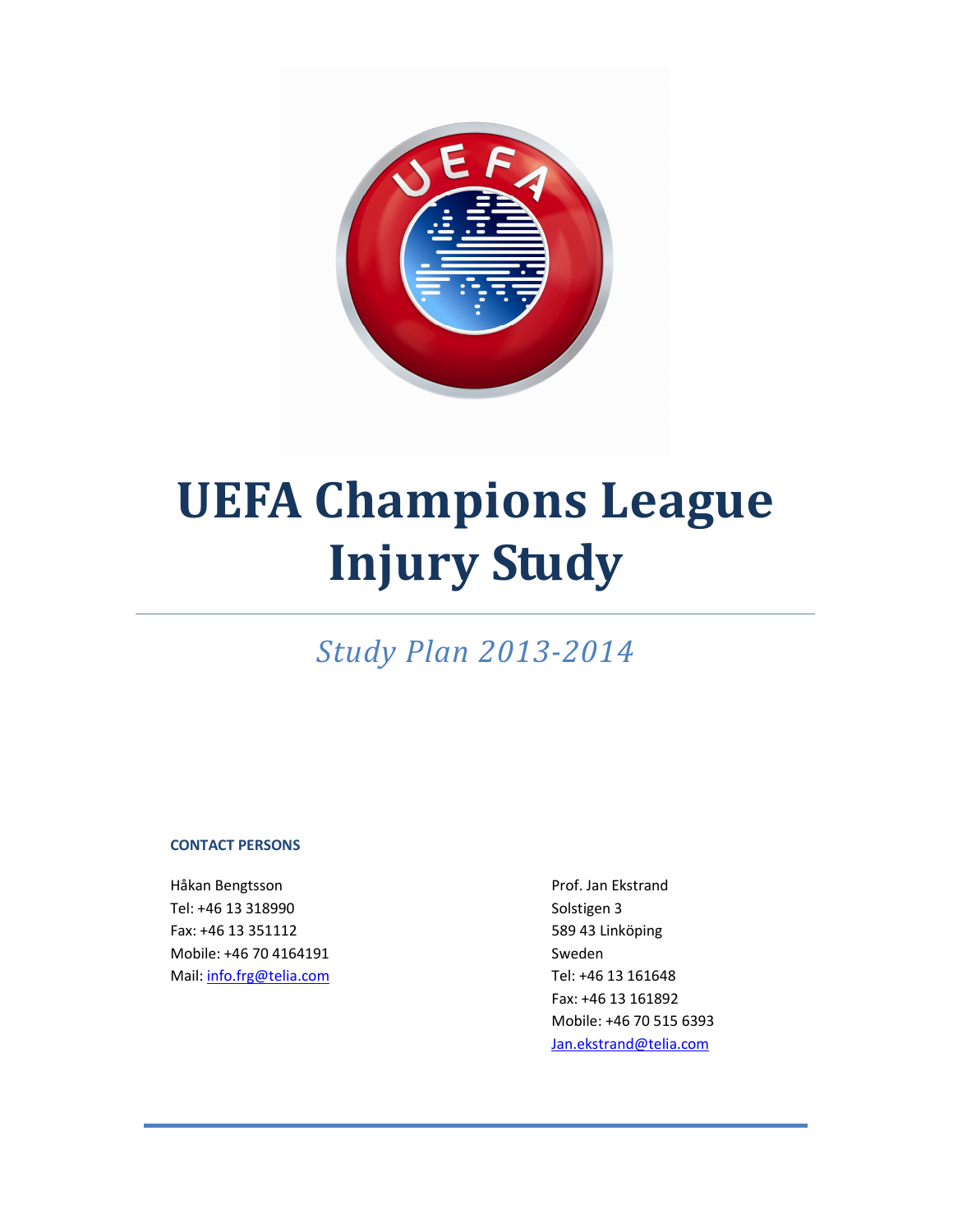

# UCL Injury Study - overview

#### Background

Although the positive health effects of physical activity are well documented, sports participation is associated with a certain injury risk. The risk of injury in professional football is substantial and it has been estimated that the overall risk of injury is about 1,000 higher than for typical industrial occupations generally regarded as high-risk (Drawer & Fuller, 2002). Injuries also negatively affect performance and teams that can avoid injuries have greater success, as evaluated by their final position in the league system (Árnason et al., 2004; Ekstrand et al., 1983). Hence, prevention of injury in football should be of the utmost importance, and conducting an injury surveillance study is the fundamental first step in the process of prevention (van Mechelen et al., 1992).

In 2001, UEFA initiated a research project with the aim of reducing the number and severity of injuries in football, and consequently increasing the safety of players. This research project (led by Jan Ekstrand, vice-chairman of the UEFA Medical Committee and professor at Linköping University, Sweden) is the result of several years of work by the UEFA Medical Committee, and was preceded by discussions within UEFA in 1999 and 2000 concerning optimal study design and definitions.

The UEFA Champions League (UCL) Injury Study has been carried out over eleven seasons, with 30 European top level football clubs from 10 different countries having participated during this time. The data shows that a professional football team can expect about 50 injuries causing time-loss from play each season, equalling 2 injuries per player (Ekstrand et al., 2010). Even though half of these injuries are minor, where a player resumes full training and match play within one week, 37% are moderate (absence 1-4 weeks) and 16% are severe injuries which result in an absence of more than 4 weeks. The impact of injuries on team performance can thus be considerable, when on average, 12% of the squad is unavailable due to injury at any point during the season.

Data from elite football in Sweden suggests that the incidence and severity of injuries has not increased between the 1980's and 2000 (Hägglund et al., 2003) and injury risk has remained stable over consecutive seasons in the UCL study (Ekstrand et al., 2010). However, injury characteristics have changed somewhat, with a reduction in ankle sprain injury risk in elite football (Ekstrand, 2008).

The most common injury in modern professional football is a thigh muscle injury, typically affecting the hamstring (posterior) muscle group. Thigh muscle injuries represent about 17% of all injuries and a typical 25 player squad can thus expect 10 thigh muscle injuries each season, with 7 hamstring and 3 quadriceps injuries (Ekstrand et al., 2010). Thigh muscle injury also constitutes the most common severe injury type. Muscle and overuse injuries to the hip and groin are the second most common injury type, representing 14% of all injuries, and each season a club will sustain 7 groin injuries (Werner et al., 2009). Other common injuries are ligament sprains to the ankle (7% of all injuries,) and medial collateral ligament tears of the knee (MCL) (5% of all injuries,). The oftenhigh profile and problematic anterior cruciate ligament injury is less common (<1% of all injuries) (Waldén et al., 2011).

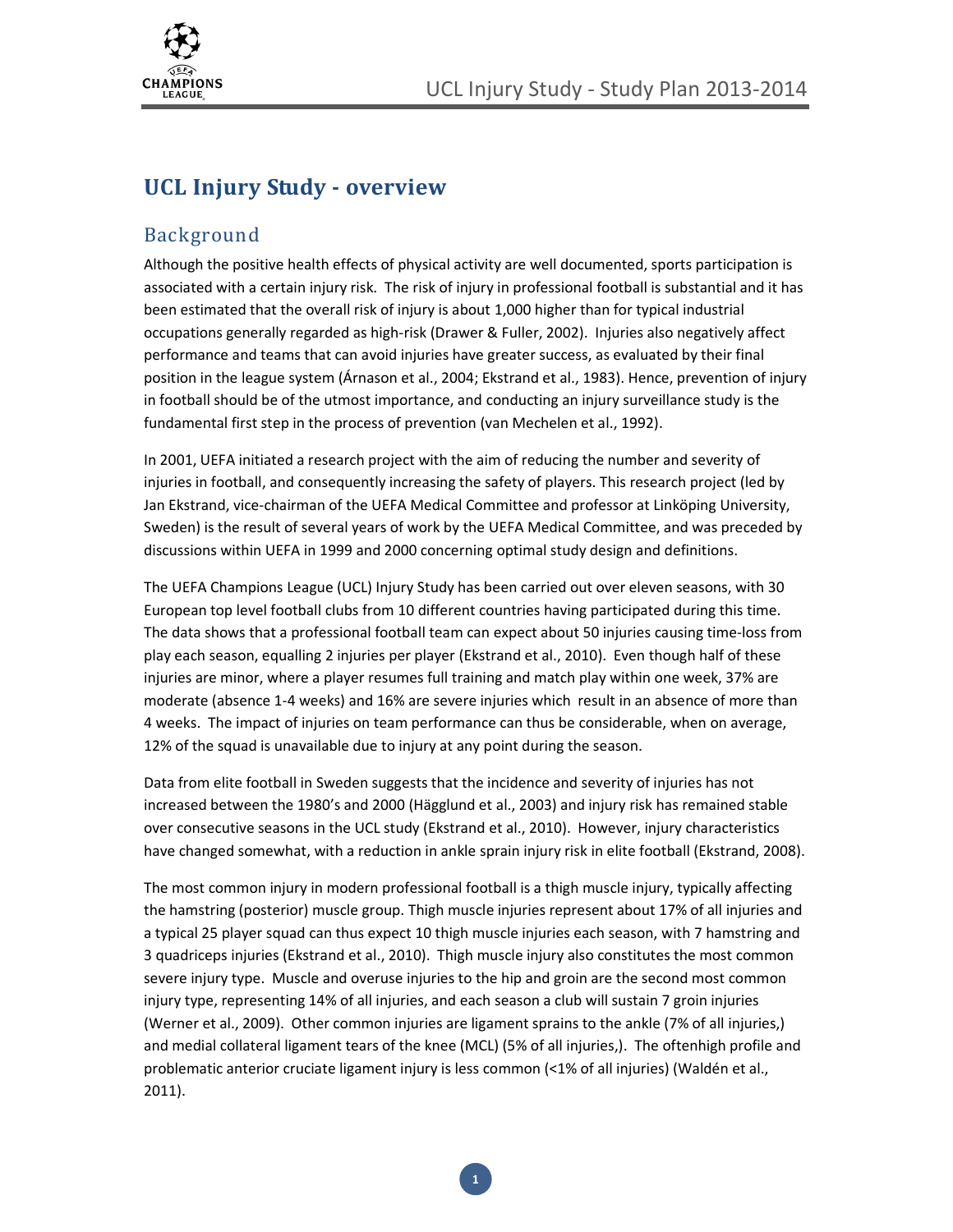

The second step in the sequence of injury prevention is to identify causal factors, i.e. the risk factors and mechanisms of injury, and from this information hypotheses for preventive interventions can be generated (van Mechelen et al., 1992). Injury causation is multifactorial, and ideally, one should collect information about intrinsic (player related) and extrinsic (environment related) risk factors, as well as the inciting event (mechanism) in injury occurrence, in order to identify the key factors for prevention (Meeuwisse, 1994).

#### **Objective**

The main objective of the study is to analyse the burden of injuries in European professional football with a validated injury surveillance system.

Specific purposes include:

- $\triangleright$  To analyse the injury risk and injury characteristics in professional football, to follow variations during and in-between consecutive seasons, and study time trends in injury risk
- $\triangleright$  To study the aetiology of injury occurrences, i.e. extrinsic and intrinsic risk factors and injury mechanisms
- $\triangleright$  To carry out specific sub-studies of "hot topics", i.e. to provide in-depth analyses of specifically challenging injuries or risk factors, as suggested by the medical teams of the participating clubs
- $\triangleright$  To provide instant and regular feedback to the clubs with relevant data for the practitioner on the field, and to stimulate discussions on how to prevent injuries

The aim is to study some specific topics each season, always following suggestions from the clubs, which helps to reflect the needs and specific interests of those working in the field. During the coming season the study group will carry out in-depth studies of four injury types: thigh strains, ACL injuries, metatarsal fractures, and knee cartilage injuries.

# Methodology

The following section contains a short methodology description. In addition, all clubs are provided with a detailed study manual describing the study procedure, including fictional scenarios and practical examples of how to complete the study forms.

The study is a prospective cohort study conducted over consecutive seasons and using a validated methodology and standard study protocols, thus enabling a comparison of injury risk and injury patterns with other studies. Data collection procedures follow the guidelines outlined by UEFA (Hägglund et al., 2005) and the consensus document for football injury studies (Fuller et al., 2006).

This year's study (2013/14) starts on 1 July 2013 and continues for the whole football season until 31 May 2014, including both the pre-season and competitive periods.

#### Contact person

Each club selects a team designate who will be responsible for collecting data from the club and forwarding the information to the study group (normally a member of the medical staff).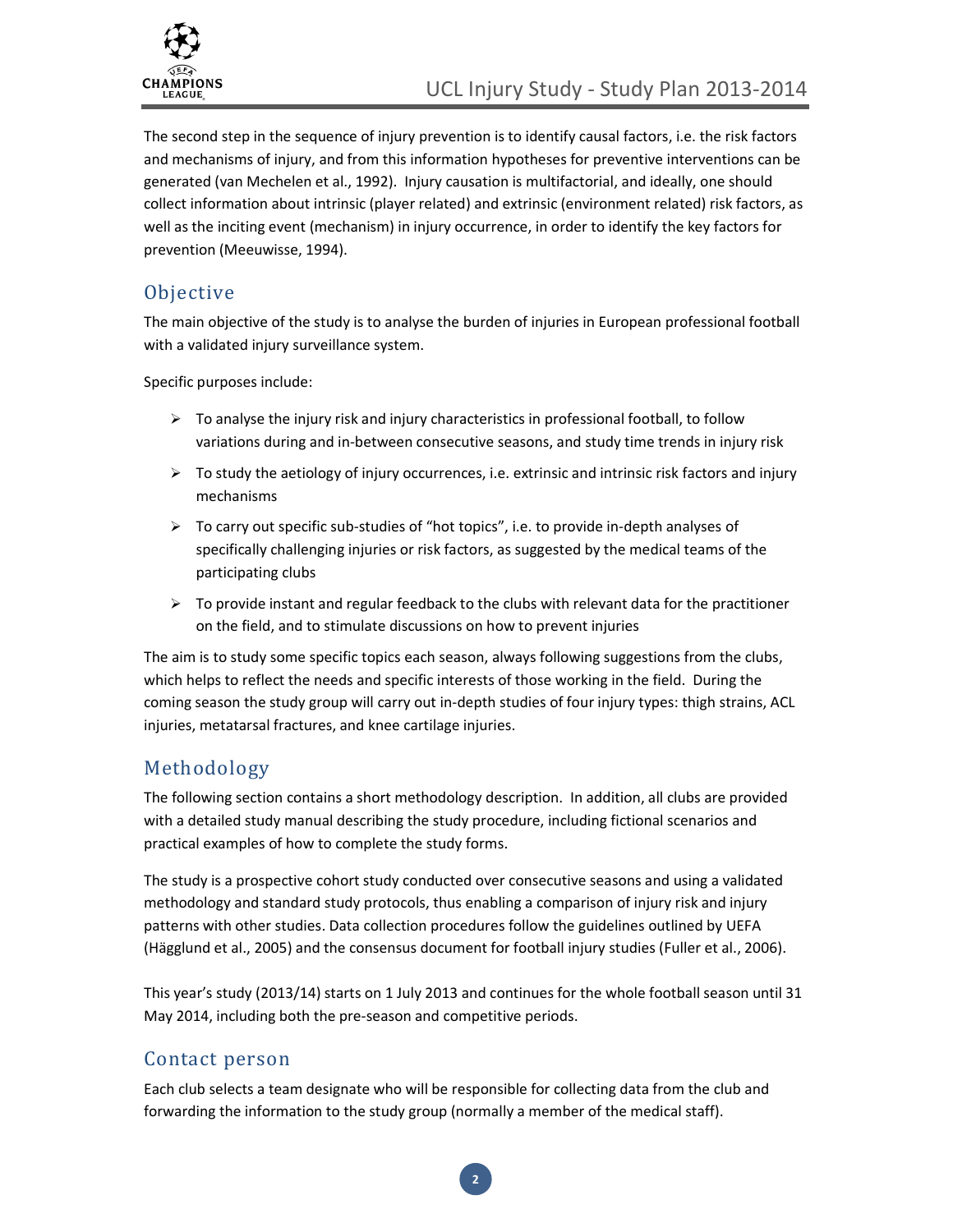

#### Inclusionary/exclusionary criteria

All players with a first team contract are included in the study. Payers who join the squad during the season are also included. Individual player consent will be collected according to the Declaration of Helsinki.

#### Study protocols

Four different forms are used in the study:

- 1. Declaration of Consent form
- 2. Attendance Record
- 3. Injury Card\*
- 4. Illness Card

\* In addition to the general Injury Card, there are specific injury cards that are filled in for certain injuries that are being investigated by the specific sub-studies (thigh muscle injuries, ACL-tears, metatarsal fractures, and cartilage injuries).

#### Declaration of Consent

The players should be informed about the study and agree to participate by signing an informed consent form. The Declaration of Consent form containing the name (and/or code), age, weight, height and dominant leg of each player should be returned to the study group as soon as possible.

#### Attendance Record

The clubs will be provided with Attendance Record forms in Excel format. The club contact person will be responsible for completing this form with data on the players' attendance and participation time in training sessions and matches. The attendance records should include all first team training sessions and matches, as well as participation by the players involved in national teams and reserve teams.

#### Definition of injury

Absence from training sessions and matches due to injury should be reported on the attendance record and an injury report form filled in. A recordable injury is defined as any injury that occurs during scheduled training sessions or matches and causes the player to interrupt the session or miss a following session.

#### Injury Card

Each injury should be recorded on a separate Injury Card. To simplify the procedure, the information on the Injury Card is restricted to a few questions about diagnosis, circumstance of injury, etc. The Injury Card is a "one-minute form", meaning that it should only take one minute to fill it in.

#### Definition of illness

3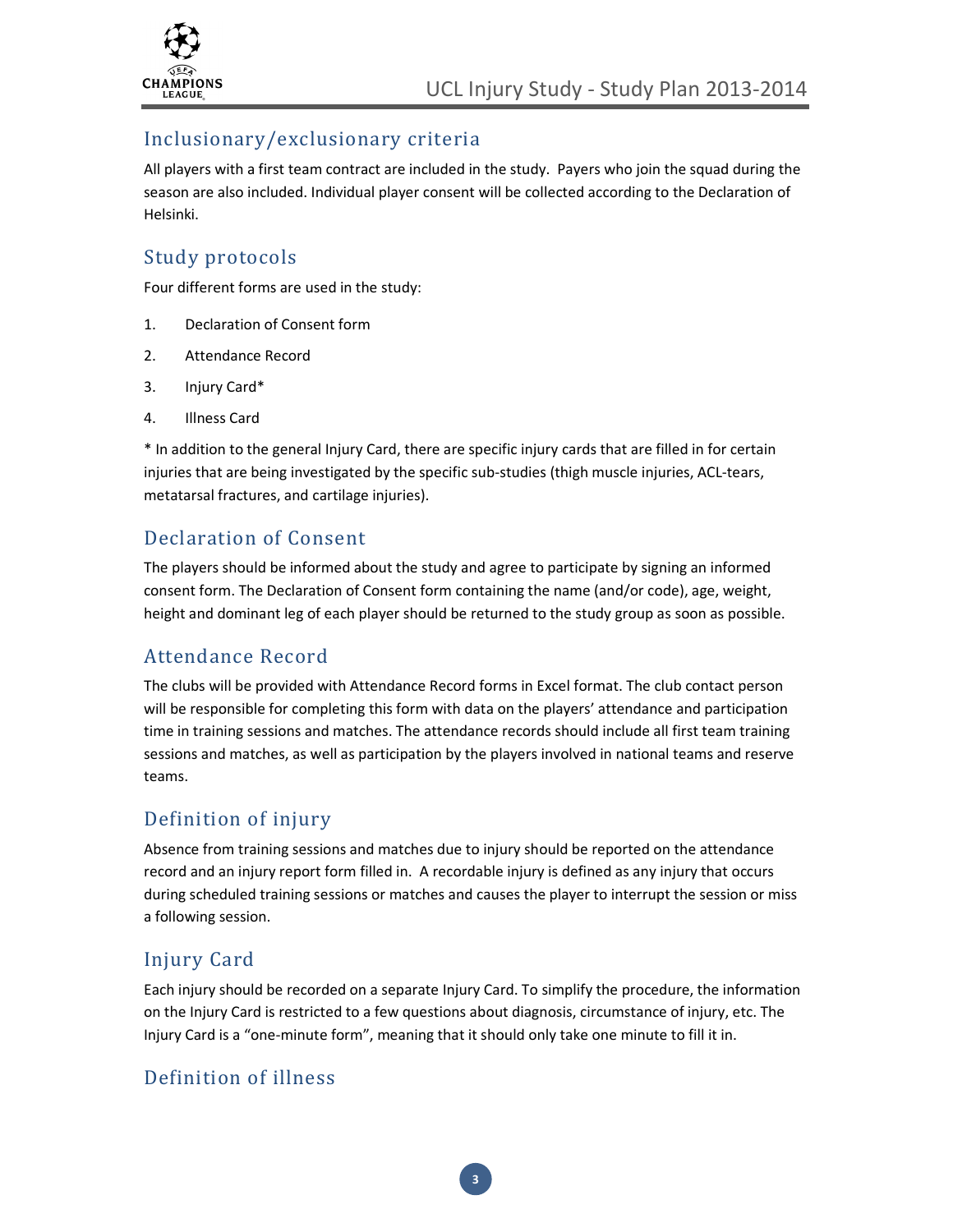

A recordable illness episode is any physical or psychological complaint (distinct from injury) which results in the player being unable to participate fully in training or match play.

### Illness Card

An Illness Card should be filled in for every illness that occurs during the study. The Illness Card is a "one-minute form", meaning that it should only take one minute to fill it in.

# Severity of injuries and illnesses

The severity of an injury or illness episode will be evaluated by the length of absence from football participation. The study group gathers this information from the Attendance Records.

#### Rehabilitation

A player is considered injured if he cannot fully participate in all aspects of collective training. He is considered fully rehabilitated when he has had clearance from the medical team for full participation in team training and availability for match selection.

#### Data collection

Attendance Records, Injury Cards and Illness Cards should be e-mailed to the study group (Håkan Bengtsson) on the last day of every month. Injury Cards, Illness Cards and Declaration of Consent form can also be sent by fax.

# Confidentiality

All personal data will be kept confidential. The names of all the players involved in the study will be replaced by codes before computerising. It is also possible for the contact person in each club to replace the names of individual players with a code and to delete the players' names before sending in the different forms to the study group, should a club choose to do so.

# Presentation of results and feedback to clubs

For each season of the study, all participating clubs will receive two reports (half season and post season) summarizing the results for their club together with the average for all participating clubs (without revealing other club names). Clubs can compare variations in injury incidence and characteristics during and in-between seasons and can obtain an objective evaluation of the effect of any preventive measures implemented in the club. This will enable club medical and coaching staff to work proactively with injury prevention. UEFA will be sent the same season reports with club names excluded.

In the scientific papers and presentations, no data for individual clubs will be presented unless the teams themselves agree to the publication of such data. Player specific data is not revealed.

#### The research team

The study is conducted by the Football Research Group (FRG) which is a team of experienced and established researchers based in Linköping, Sweden. The team consists of the following persons: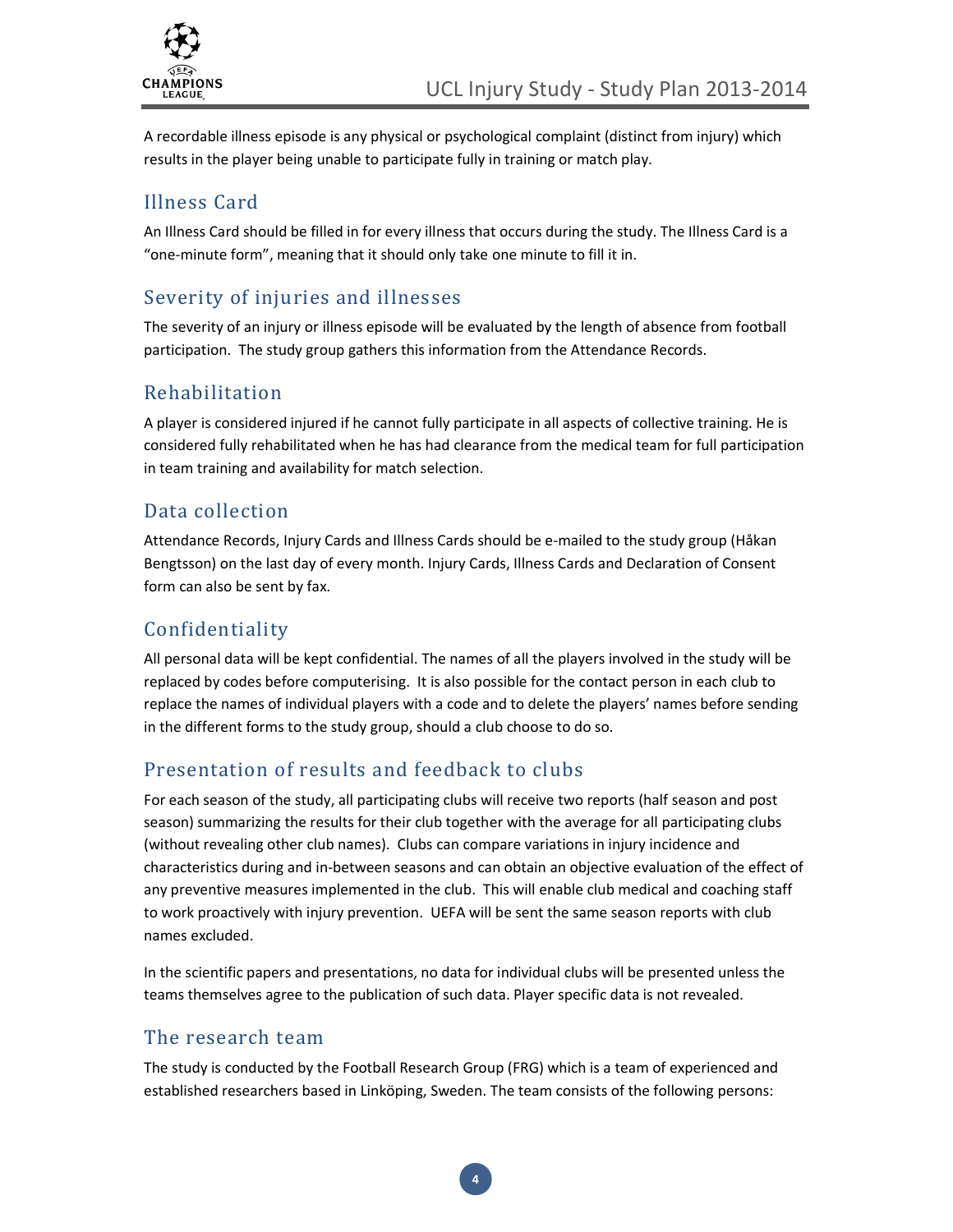

- $\triangleright$  Prof Jan Ekstrand, MD, PhD, vice chairman of the UEFA Medical Committee, team physician for the Swedish national football team for 120 caps during 1980-1997, wrote his thesis about "Football injuries and their prevention" in 1982
- Martin Hägglund, RPT, PhD, senior lecturer at Linköping University, wrote his thesis about "Epidemiology and prevention of football injuries" in 2007.
- Markus Waldén, MD, PhD, orthopaedic surgeon, wrote his thesis about "Epidemiology of injuries in elite football" in 2007.
- $\triangleright$  Håkan Bengtsson RPT MSc and Matilda Lundblad MD, contact persons for the study
- $\triangleright$  Karolina Kristenson, MD, PhD student, and Henrik Magnusson, MSc, statistical advisor

The FRG team has extensive experience of epidemiological studies in football. They have, on behalf of UEFA, conducted the UCL Injury Study since 2001, an artificial turf study during 2003-10, an injury audit of the English Premier League since 2011, and a UEFA European Championships study since 2004. The FRG group has also conducted injury surveillance studies on the male and female first leagues in Sweden during the last 10 years, as well as studies on amateur level leagues. The group has published about 30 articles about football injury epidemiology in international peer reviewed journals during the last 11 years.

#### References

Drawer S, Fuller CW. Evaluating the level of injury in English professional football using a risk based assessment process. Br J Sports Med 2002; 36: 446-451.

Árnason Á, Sigurdsson SB, Gudmundsson Á, et al. Physical fitness, injuries, and team performance in soccer. Med Sci Sports Exerc 2004; 36: 278-85.

Ekstrand J, Gillquist J, Möller M, et al. Incidence of soccer injuries and their relation to training and team success. Am J Sports Med 1983; 11: 63-7.

Mechelen Wv, Hlobil H, Kemper H. Incidence,severity, aetiology and prevention of sports injuries. Sports Med 1992; 14:82-99.

Meeuwisse WH. Assessing causation in sport injury: a multifactorial approach. Clin J Sports Med 1994; 4: 166-70.

5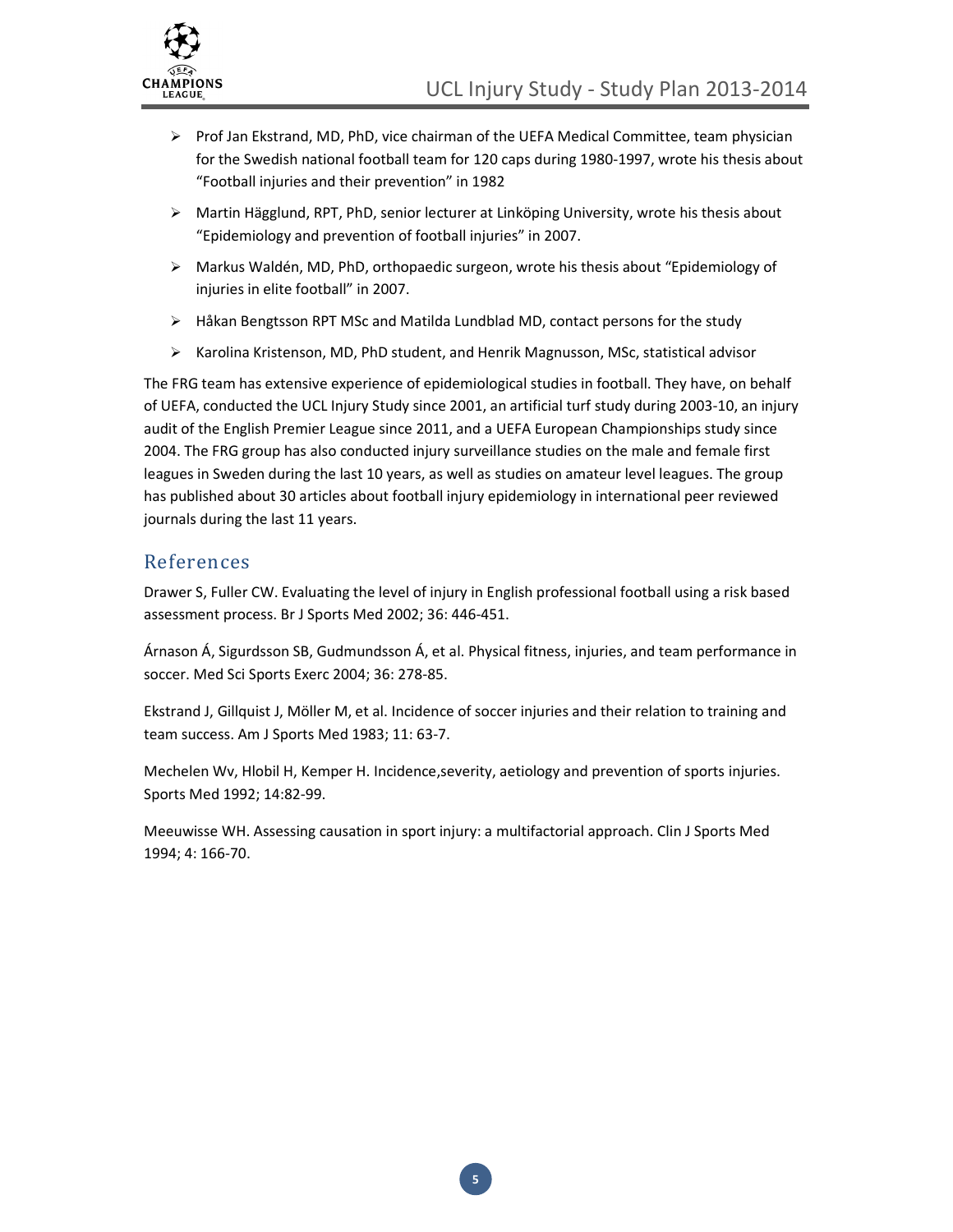



#### Publications from the Football Research Group

1. Ekstrand J, Karlsson J. The risk for injury in football. There is a need for a consensus about definition of injury and the design of studies. Scand J Med Sci Sports 2003; 13: 147-9.

Summary: Presents a background to injury surveillance in football focusing on issues such as study design and definitions.

2. Hägglund M, Waldén M, Ekstrand J. Exposure and injury risk in Swedish elite football: a comparison between seasons 1982 and 2001. Scand J Med Sci Sports 2003; 13-6: 364-70.

Summary: The longterm development of injury risk was analysed in the Swedish top division. Training time had increased by 68% from 1982 to 2001 reflecting the transition from semi to full time professionalism. The injury risk had not increased during the same period.

3. Ekstrand J, Waldén M, Hägglund M. Risk for injury when playing in a national football team. Scand J Med Sci Sports 2004; 14-1: 34-8.

Summary: The injury risk in the Swedish national team was evaluated from 1991-1997. The injury risk was higher in matches lost compared to matches won. The overall level of injury was similar to that found at professional club level.

4. Ekstrand J, Waldén M, Hägglund M. A congested football calendar and the wellbeing of players: correlation between match exposure of European footballers before the World Cup 2002 and their injuries and performances during that World Cup. Br J Sports Med 2004; 38-4: 493-7.

Summary: The study analysed correlation between match exposure for professional footballers participating in UEFA Champions League study and their performances and injuries during the 2002 World Cup. Players that had a tight match schedule before the World Cup were more likely to underperform and sustain injuries in the World Cup.

5. Hägglund M, Waldén M, Ekstrand J. Injury incidence and distribution in elite football - a prospective study of the Danish and the Swedish top divisions. Scand J Med Sci Sports 2005; 15: 21-8.

Summary: Injury incidence and injury pattern were compared between the Swedish and Danish top divisions in the spring season of 2001. The pattern of injury was similar in both countries. Danish players had an increased risk of training injury and major injury, possibly reflecting the different seasonal dispositions in the two countries.

6. Waldén M, Hägglund M, Ekstrand J. Injuries in Swedish elite football - a prospective study on injury definitions, risk for injury and injury pattern during 2001. Scand J Med Sci Sports 2005; 15: 118-25.

Summary: Thigh muscle and groin injury were the most common causes of absence in the Swedish top division during 2001. Knee sprain was the most common major injury, causing absence from training and match play for more than four weeks.

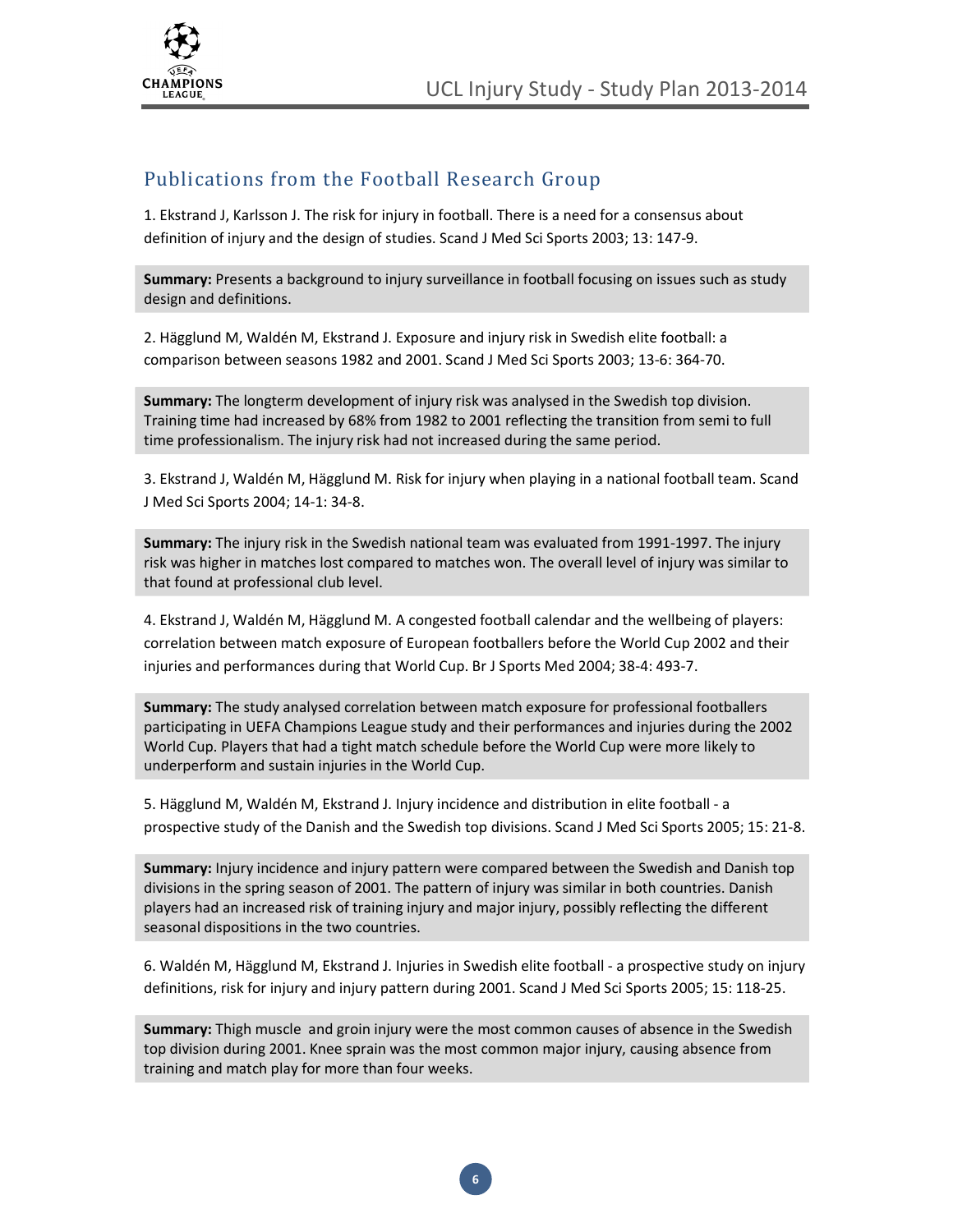

7. Hägglund M, Waldén M, Bahr R, Ekstrand J. Methods for epidemiological study of injuries to professional football players: developing the UEFA model. Br J Sports Med 2005; 39: 340-6.

Summary: This paper outlines some methodological issues that are important when conducting an epidemiological study of football injuries and describes the development of the UEFA model.

8. Waldén M, Hägglund M, Ekstrand J. UEFA Champions League study: a prospective study of injuries in professional football during the 2001-2002 season. Br J Sports Med 2005; 39-8: 542-6.

Summary: Similar to the Scandinavian top divisions, thigh muscle injury, commonly affecting the hamstring complex, was the most frequent injury in the first season of the UEFA Champions League study. The study also revealed some regional differences in match injury incidence, where teams from northern Europe (England and the Netherlands) had a higher risk of injury than the teams from southern Europe (France, Italy and Spain ), possibly due to poorer climate and surface conditions.

9. Waldén M, Hägglund M, Ekstrand J. High risk of new knee injury in elite footballers with previous anterior cruciate ligament injury. Br J Sports Med 2006; 40-2: 158-62.

Summary: This paper describes the incidence of ACL injuries at top level football and the increased risk of suffering a new knee injury, especially overuse injury, on return to elite football after an ACL injury.

10. Fuller CW, Ekstrand J, Junge A et al. Consensus statement on injury definitions and data collection procedures in studies of football (soccer) injuries. Br J Sports Med 2006; 40-3: 193-201.

Summary: This paper outlines the consensus reached by FIFA and UEFA concerning methodological issues that are important when conducting an epidemiological study of football injuries and describes the methods used in the UEFA Champions League studies.

11. Hägglund M, Waldén M, Ekstrand J. Previous injury as a risk factor for injury in elite football: a prospective study over two consecutive seasons. Br J Sports Med 2006; 40: 767-72.

Summary: In this paper we studied the Swedish top division over two seasons. We found that players that suffered a hamstring injury, groin injury or knee joint injury were two to three times more likely to suffer an identical injury in the subsequent season.

12. Ekstrand J, Timpka T, Hägglund M. The risk for injury when playing elite football on artificial turf versus natural grass – a prospective two-cohort study. Br J Sports Med 2006; 40: 976-80.

Summary: This paper analysed data from 10 men's clubs playing at home grounds with football turf during the period February 2003 to October 2005. The incidence of injury during training and match play did not differ between surfaces, being 2.42 vs. 2.94 injuries/1000 training hours and 19.60 vs. 21.48 injuries/1000 match hours when playing on artificial turf and grass, respectively.

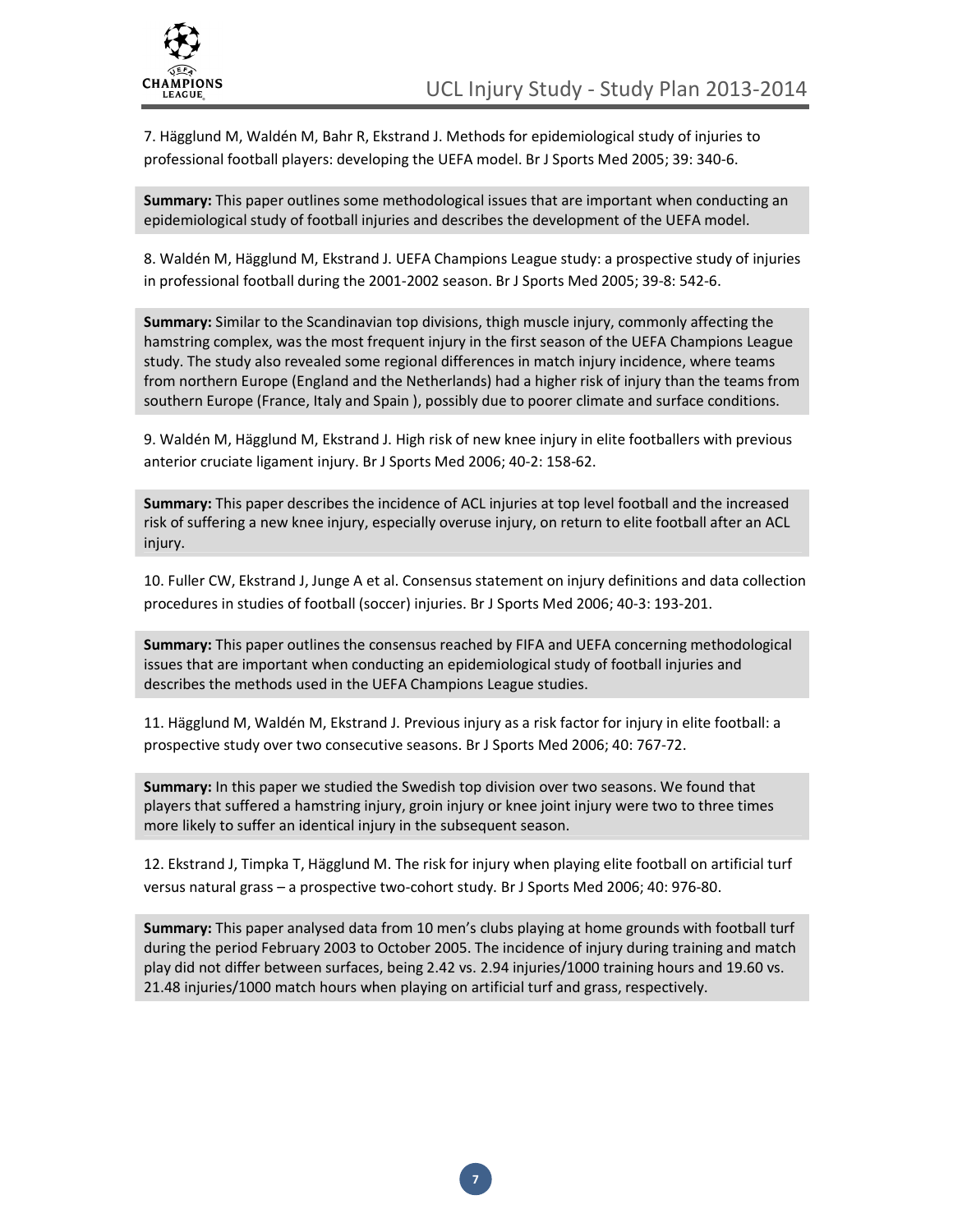

13. Hägglund M, Waldén M, Ekstrand J. Lower reinjury rate with a coach-controlled rehabilitation programme in men's amateur soccer. A randomised controlled trial. Am J Sports Med 2007; 35: 1433-42.

Summary: Amateur football teams that followed an intervention programme consisting of controlled rehabilitation and set return to play criteria lowered the risk of re-injury by 75%.

14. Waldén M, Hägglund M, Ekstrand J. Football injuries during European Championships 2004-2005. Knee Surg Sports Traumatol Arthroscop 2007; 15: 1155-62.

Summary: The risk of injury was studied in the men's EURO 2004, the women's EURO 2005 and the men's U-19 championship 2005. The injury risk did not differ between tournaments. A high frequency of non-contact injuries was observed.

15. Ekstrand J. Epidemiology of football injuries. Science & Sports 2008; 2: 73-7.

Summary: This paper included data from the UCL and the Swedish first division cohorts and describes the most common and problematic injuries in professional football. The risk of ankle sprain has decreased by 50% compared to studies in the early 80.s. The association between injuries and performance was explored showing a negative correlation between severe injuries and performance determined by the final league position.

16. Hägglund M, Waldén M, Ekstrand J. Injuries in male and female elite football players. Scand J Med Sci Sports 2009; 19: 819-27.

Summary: The male and female top divisions in Sweden were followed during the 2005 season. Male players had an increased risk of training injury and match injury compared to female players, but the risk of sustaining a moderate to severe injury (>1 week absence) did not differ between men and women. Injury patterns were largely similar, but females suffered relatively more knee injuries, and men more groin injuries.

17. Hägglund M, Waldén M, Ekstrand J. UEFA Injury Study – an injury audit of European Championships 2006 to 2008. Br J Sports Med 2009; 43: 483-9.

Summary: Twelve European Championships (9 men, 3 women) were studied between 2006 and 2008. No difference in training injury incidence were seen between youth and adult tournaments, whereas match injury incidences increased with the level of play in men's tournaments, being highest in the men's EURO (41.6 injuries/1000 match h) followed by the men's U-21 (33.9/1000 h). Training injuries comprised 20% of all reported injuries and caused 26% of the match unavailability due to injury.

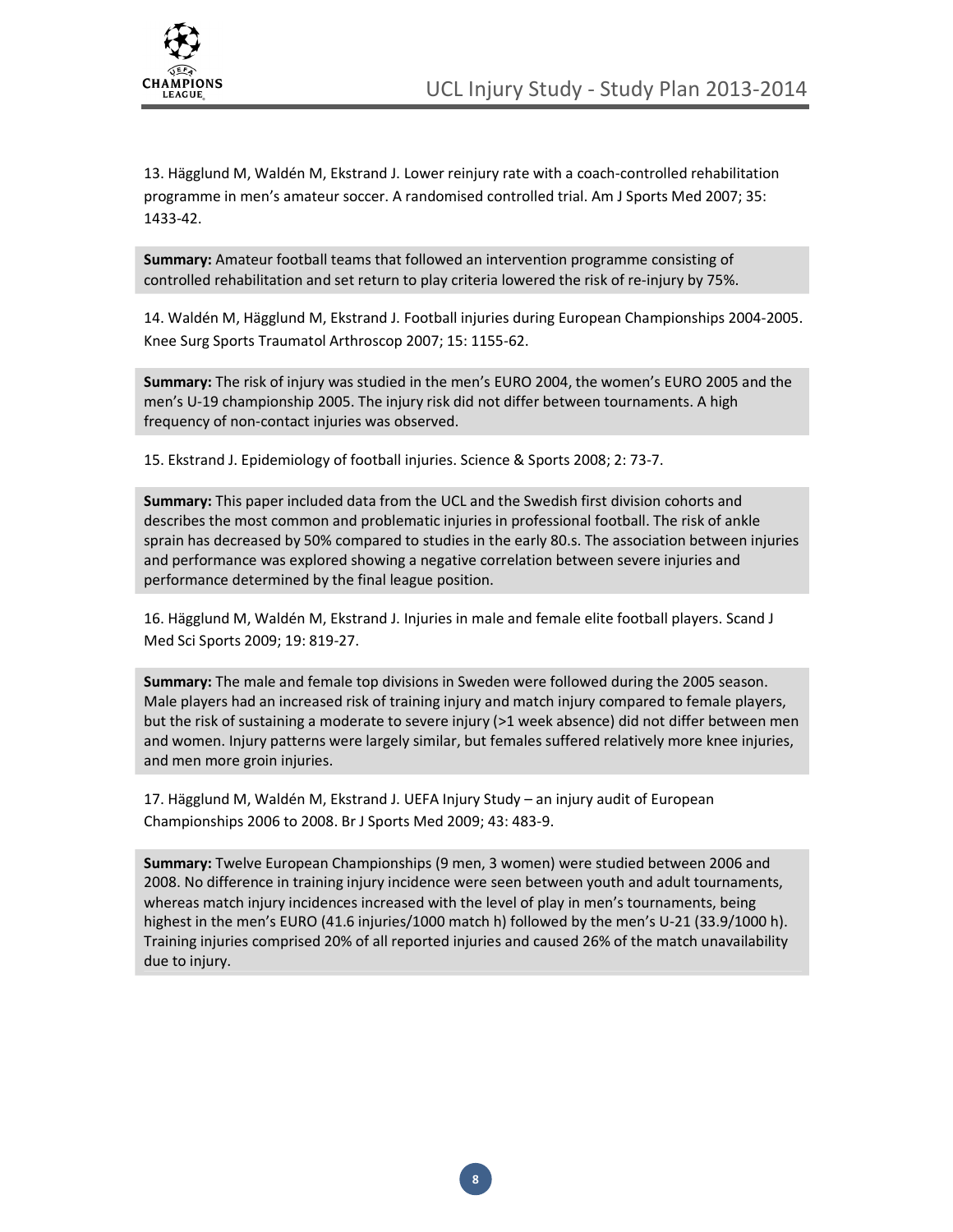

18. Werner J, Hägglund M, Waldén M, Ekstrand J. UEFA injury study: a prospective study of hip and groin injuries in professional football over seven consecutive seasons. Br J Sports Med 2009; 43: 1036-40.

Summary: This sub study of UEFA Injury Study recorded hip/groin injuries from 23 professional clubs, followed a varying number of seasons from 2001/02 to 2007/8. 628 hip/groin injuries were recorded, accounting for 12-16% of all injuries per season. The incidence over consecutive seasons was consistent. 53% were classified as moderate to severe. 41% of diagnosis relied on clinical examination.

19. Ekstrand J, Hägglund M, Waldén M. Injury incidence and injury pattern in professional football the UEFA injury study. Br J Sports Med 2011;45: 553-558

Summary: 23 Professional football clubs were followed prospectively from 2001 to 2008 4,483 injuries were recorded during 566,000 h exposure resulting in injury a total incidence of 8.0 (27.5 match, 4.1 training), and the incidences were stable over seven seasons. The risk of injury increased with time in each half of matches.

20. Ekstrand J, Hägglund M, Fuller CW. Comparison of injuries sustained on artificial turf and grass by male and female elite football players. Scand J Med Sci Sports, 2011:21:824-832

Summary: 20 (15 male, 5 female) teams playing home matches on third-generation artificial turf were followed prospectively 2003-2008. Injury risk when playing on artificial turf was compared with natural grass. There was no difference in the nature of overuse injuries or incidence of acute injuries. During matches, male players were less likely to sustain quadriceps strain and more likely to sustain ankle sprain on artificial turf.

21. Waldén M, Hägglund M, Magnusson H, Ekstrand J. Anterior cruciate ligament injury in elite football: a prospective three-cohort study. Knee Surg Sports Traumatol Arthrosc 2011; 19: 11-19.

Summary: This three cohort study described the ACL injury characteristics in teams from Swedish men's and women's first leagues and several European men's professional leagues. The teams were followed a varying number of seasons from 2001-2009 (2,329 players) and during this period 78 ACL injuries occurred. Mean age at ACL injury was lower among women (20.6 vs 25.2 years). Female to male hazard ratio was 2.6, adjusted for age 2.1-2.4. Match-to-trainings ratio was 20.8. 58% of ACL injuries occurred due to non-contact mechanisms.

22. Waldén M, Hägglund M, Werner J, Ekstrand J. The epidemiology of anterior cruciate ligament injury in football (soccer): a review of the literature from a gender-related perspective. Knee Surg Sports Traumatol Arthrosc 2011; 19: 3-10.

Summary: 33 articles reporting gender specific ACL injury risk in football was reviewed. These show that female players have a 2-3 times higher ACL injury risk compared op their male counterparts. Females also tend to sustain their ACL injury at a younger age and have a higher risk for injury especially during match play, whereas no relevant gender-related difference seems to exist during training. Hence, age and activity should be adjusted for in future studies comparing ACL injury risk between genders.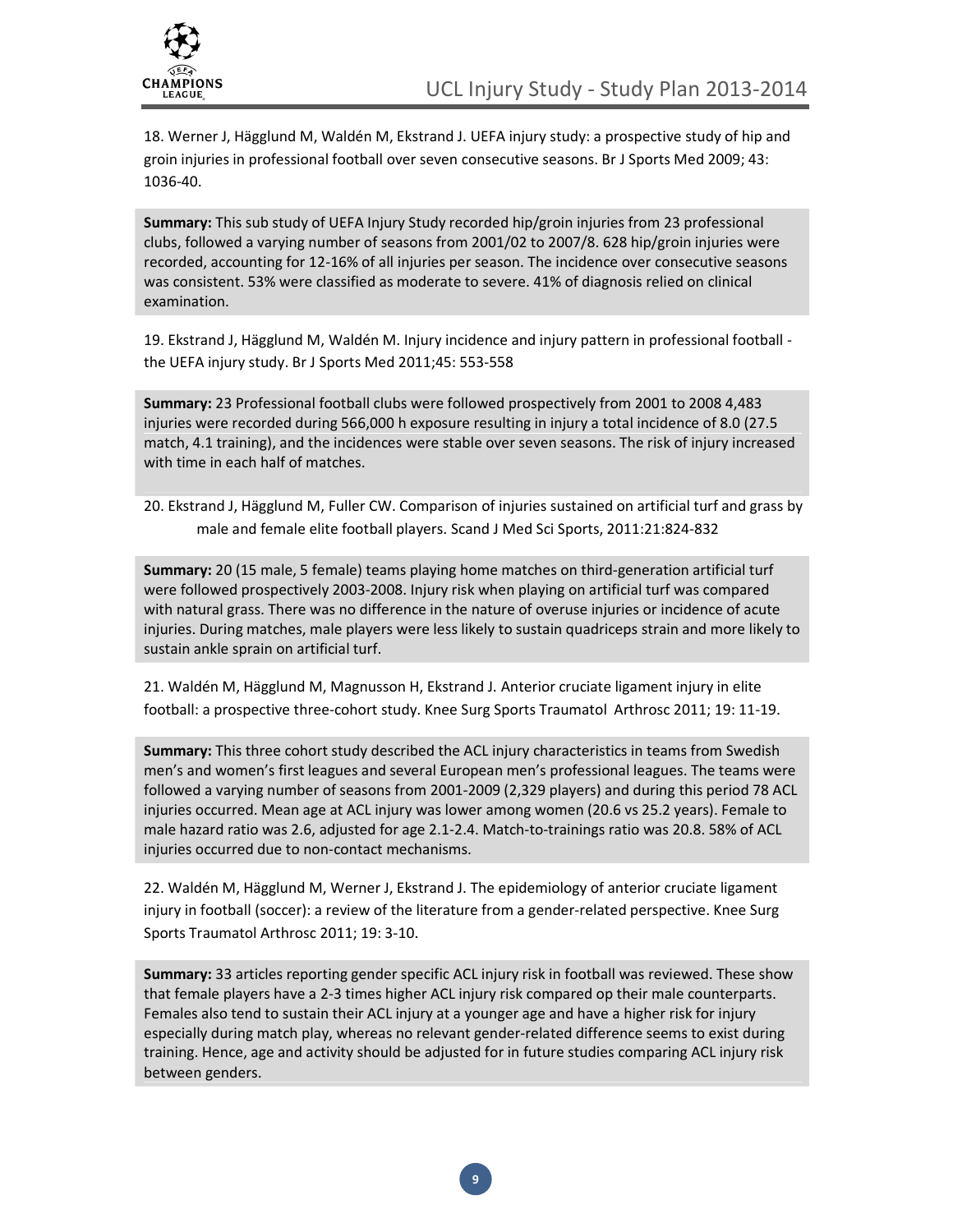

23. Ekstrand J. A 94% return to elite level football after ACL surgery: a proof of possibilities with optimal caretaking or a sign of knee abuse? Knee Surg Sports Traumatol Arthrosc 2011; 19: 1-2.

Summary: The study by Waldén et al (21) shows that under ideal circumstances it is possible to achieve an outcome in excess of 90% in terms of return to football at the same high level as before the injury. The lay-off after an ACL injury is between 6-7 months even after optimal caretaking.

24. Ekstrand J, Torstveit M. Stress fractures in elite male football players. Scand J Med Sci Sports 2012;22: 341-6

Summary: A team of 25 players can't expect one stress fracture every third season. All fractures affected the lower extremities and 78% the fifth metatarsal bone. Stress fractures to the fifth metatarsal bone, tibia or pelvis caused absences of 3-5 months.

25. Ekstrand J, Hägglund M, Waldén M. Epidemiology of muscle injuries in professional football (soccer). Am J Sports Med 2011;39: 1226-32

Summary: Muscle injuries are a substantial problem for players and their clubs. They constitute almost one third of all time-loss injuries in men's professional football, and 92% of all injuries affect the 4 big muscle groups in the lower limbs.

26. Hägglund M, Zwerver J, Ekstrand J. Epidemiology of patellar tendinopathy in elite male soccer players. Am J Sports Med 2011;39: 1906-11

Summary: Although mainly mild in nature, patellar tendon injuries are fairly common in elite soccer and the recurrence rate is high. Exposure to artificial turf did not increase the prevalence or incidence of injury. Increased body mass and high total amount of exposure were identified as risk factors for patellar tendon injury.

27. Waldén M, Hägglund M, Orchard J, Kristenson K, Ekstrand J. Regional differences in injury incidence in European professional football. Scand J Med Sci Sports 2011. doi: 10.1111/j.1600- 0838.2011.01409

Summary: This study suggests that there are regional differences in injury incidence of European professional football. Teams from the northern parts of Europe had higher incidences of injury compared to teams from more southern parts. In contrast, the anterior cruciate ligament injury incidence was lower in the northern European teams, especially for noncontact anterior cruciate ligament injury.

28. Ekstrand J, Healy J, Waldén M, Lee J, English B, Hägglund M. Hamstring muscle injuries in professional football: the correlation of MRI findings with return to play. Br J Sports Med 2012; 46:112-117

Summary: MRI can be helpful in verifying the diagnosis of a hamstring injury and to prognosticate layoff time. Radiological grading is associated with lay-off times after injury. Seventy per cent of